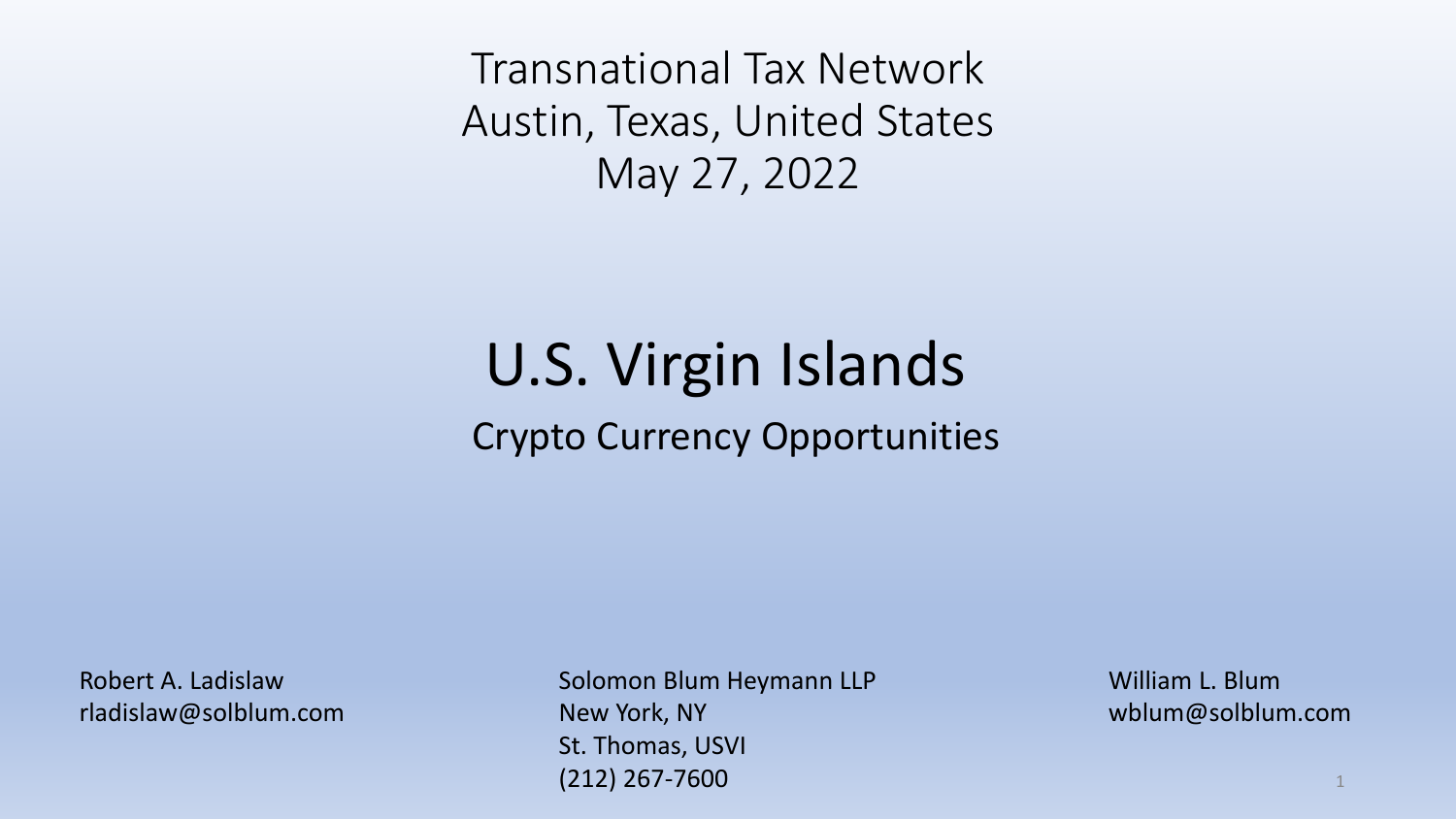# The U.S. Territories (not states!)

- U.S. Virgin Islands
- Puerto Rico
- Guam
- Northern Mariana Islands
- American Samoa



Solomon Blum Heyman LLP <sup>2</sup>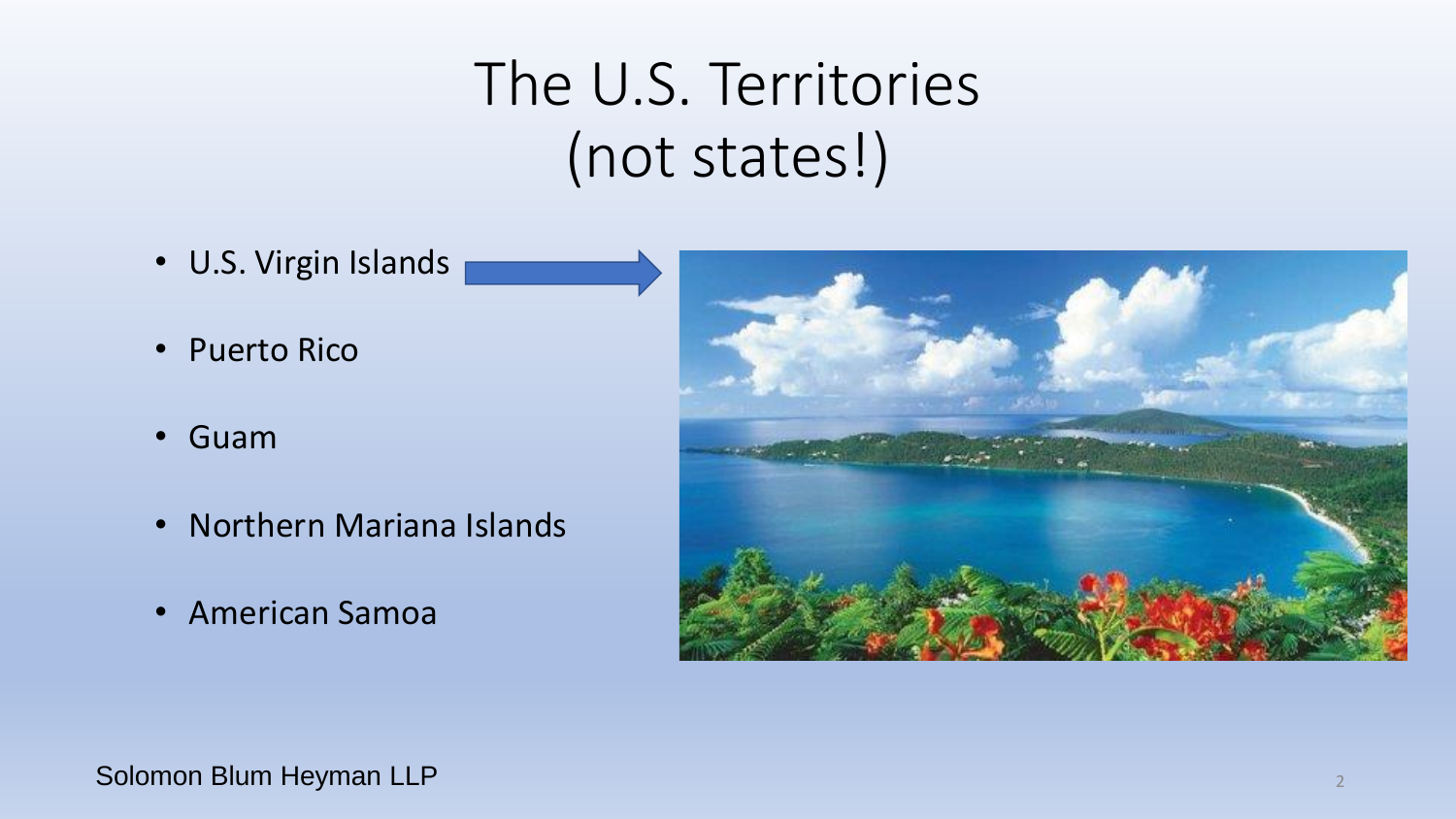#### U.S. Virgin Islands

- Unincorporated territory which means it is not a U.S. state.
- Political system: governor, unicameral legislature, courts
- Applicability of U.S. laws in general
- The mirror system of taxation: U.S. Internal Revenue Code applies as a local tax code, word substitution scheme
- Local tax administration: Bureau of Internal Revenue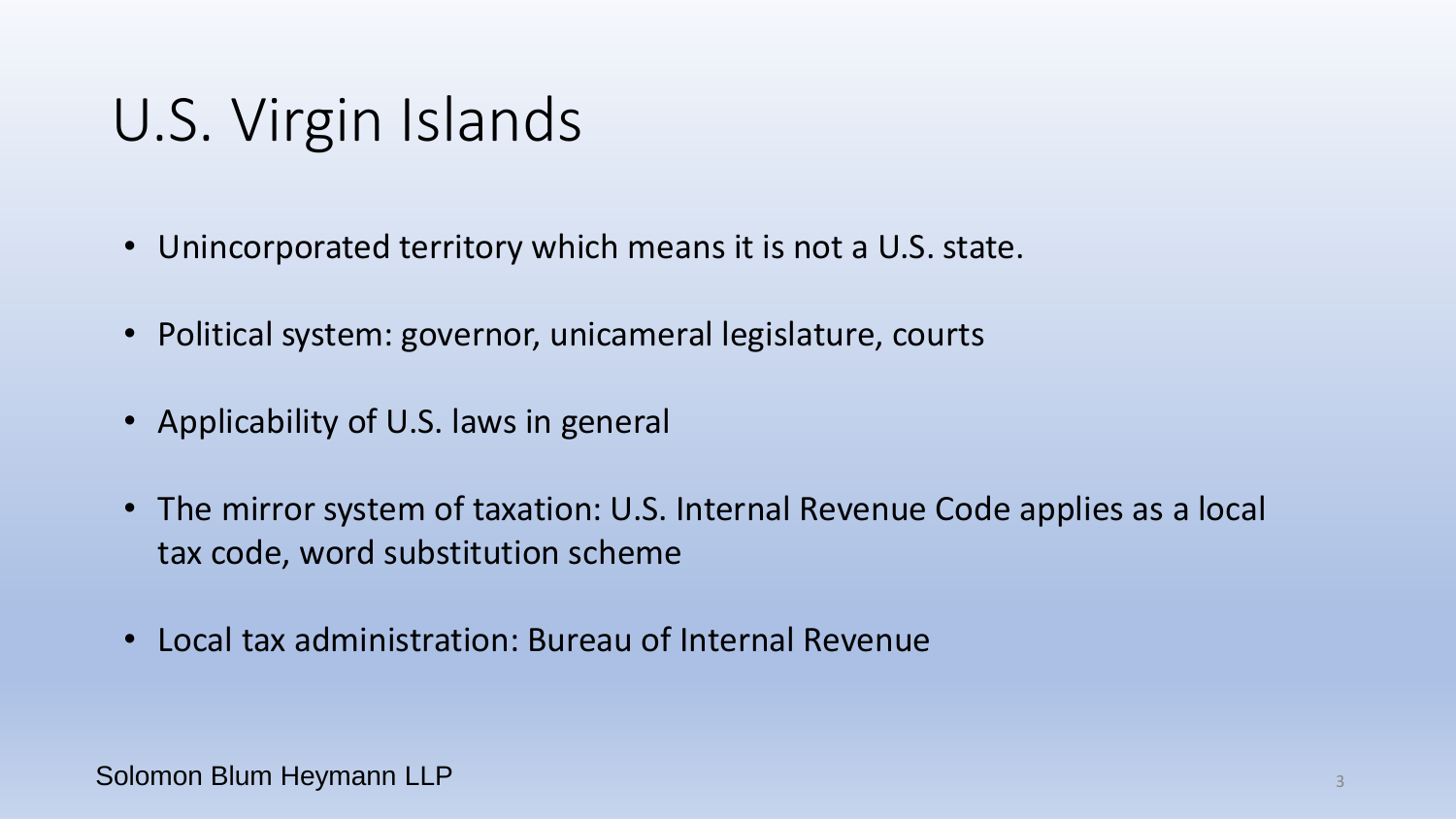# U.S. Virgin Islands (continued)

- Special Provisions of the Internal Revenue Code:
	- o Section 932: Coordination of U.S. and USVI income taxation
	- o Section 934: Reduction of USVI income tax liability permitted in certain cases
	- o Section 937: Anti-abuse provision, addresses territorial residence and source of income
- U.S. tax treaties do not apply to the U.S. Virgin Islands (or to any U.S. territory)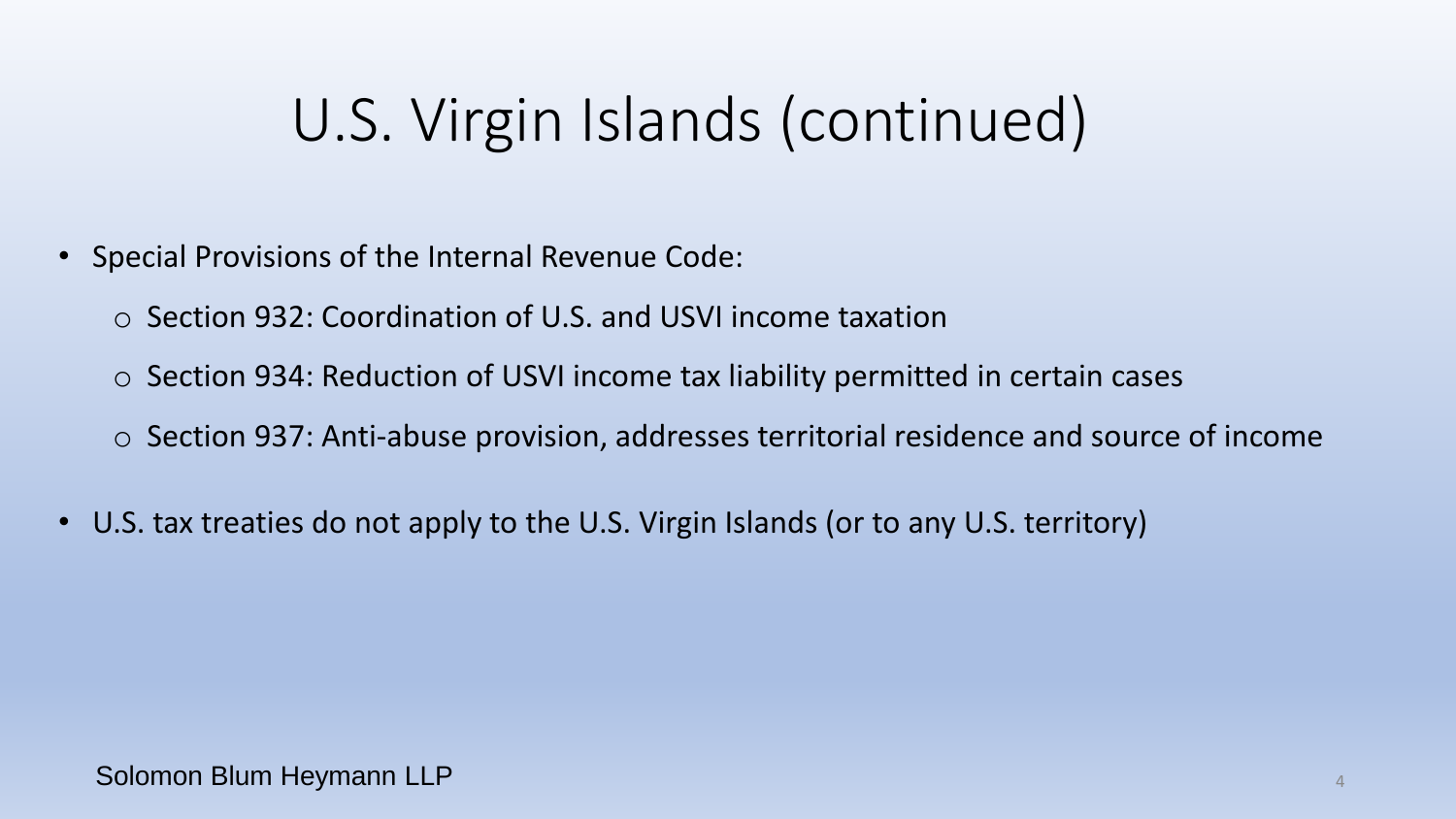# USVI Research and Technology Park Company

- University of the Virgin Islands Research and Technology Park ("RT Park")
- Partnership between the private sector, the government of the US Virgin Islands and the UVI.
- RT Park's stated mission is to establish the USVI as the business destination of choice for firms in knowledge and technology-intensive sectors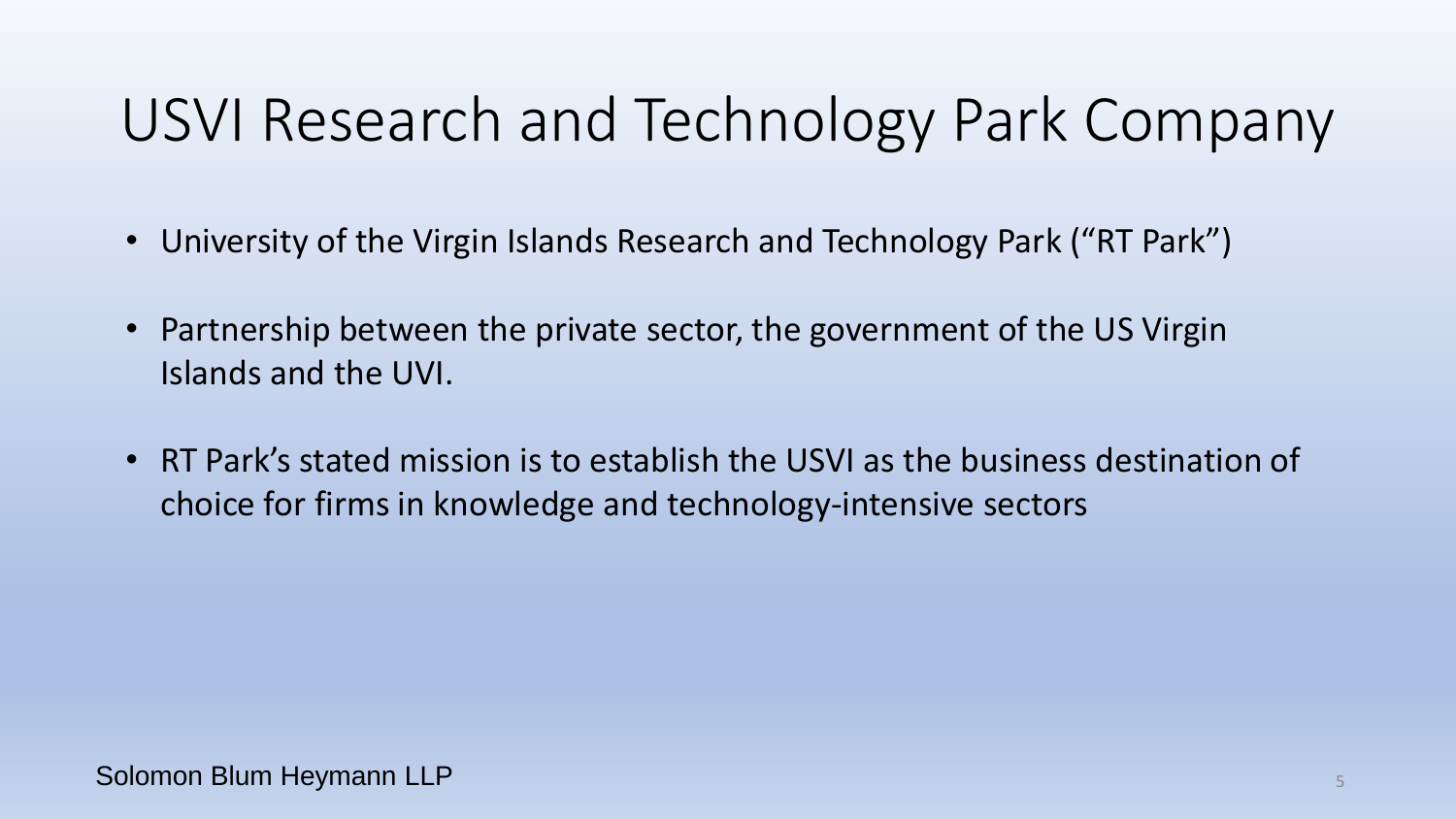# RT Park Company (continued)

- The RT Park entity may be formed as a corporation or a limited liability company
- 90% tax exemption in the USVI plus other local tax reductions and exemptions
- United States resident owners must address all applicable rules for ownership of a foreign company (CFC\PFIC\Foreign partnership, etc.)
- USVI currently on EU list of non-cooperative tax jurisdictions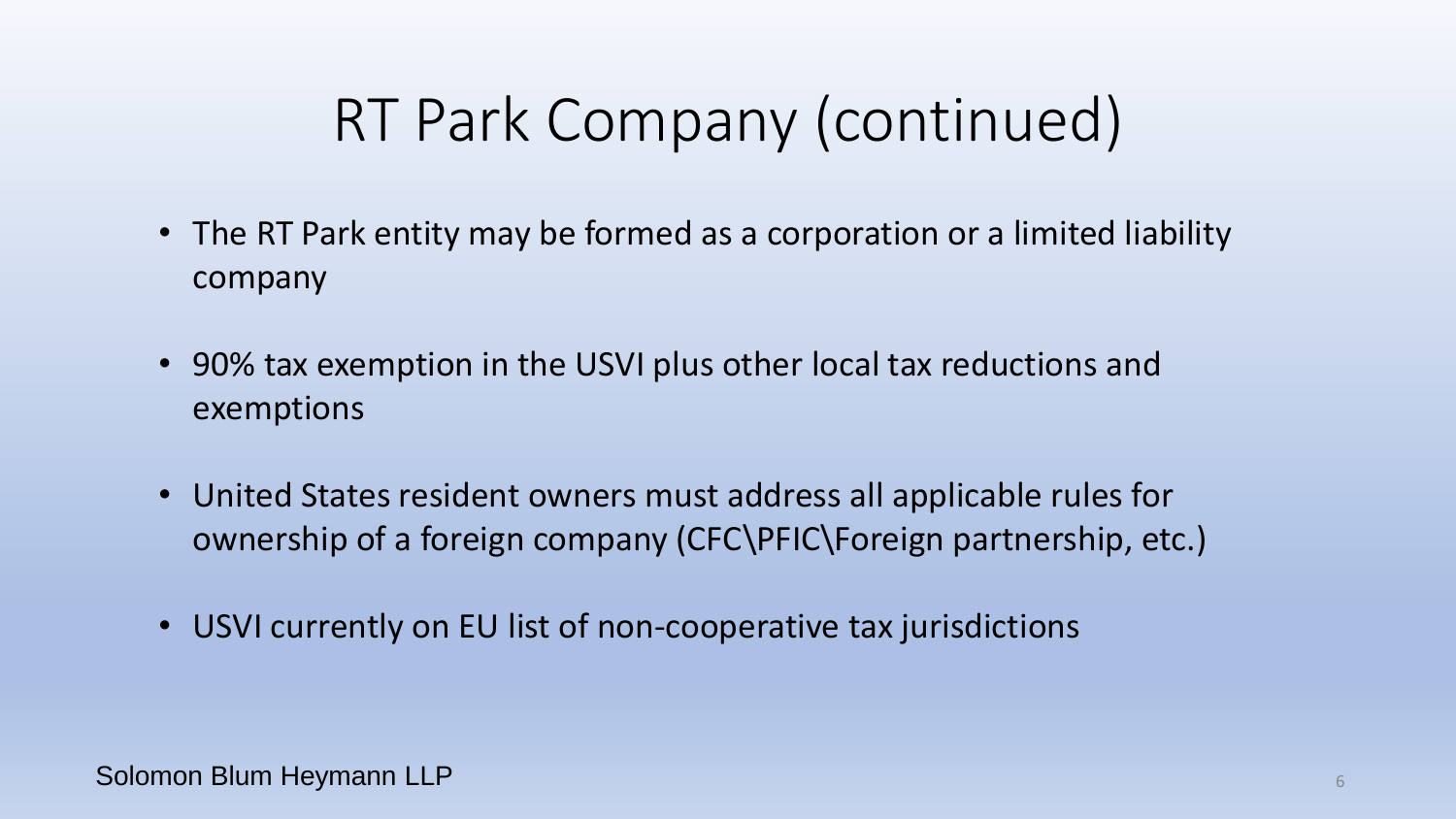# RT Park Company Fees

- \$100,000 commencement fee after negotiation of the Park Tenant Agreement, 15-year term
- Negotiated management fee, generally 2%-4% of gross receipts
- Negotiated annual donation to University of the Virgin Islands (varies depending on the business and receipts)
- Two \$15,000 scholarships per year plus an additional \$15,000 scholarships per year for every \$1MM in receipts over \$2MM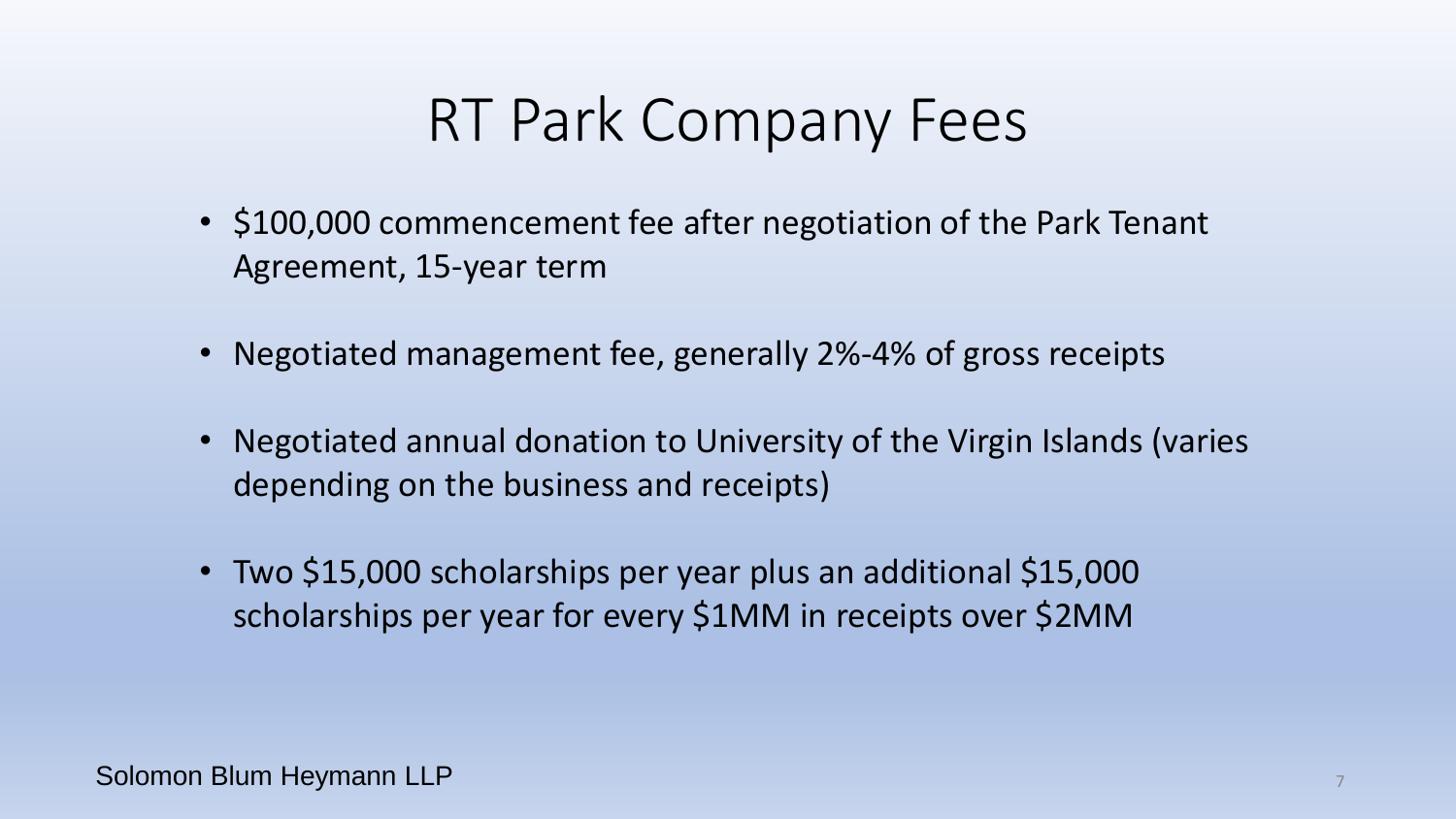# Opportunities in Crypto Currency

- RT Park is appropriate for fintech and blockchain businesses, including crypto currency businesses:
	- "Areas where needs are plentiful and potential for disruption is great"
- RT Park generally more suitable for businesses with employees.
- In order for the income to be eligible for benefits, it must be effectively connected to the USVI or from USVI sources and must not be from United States sources or effectively connected to the United States (IRC Sec. 937 and regs thereunder).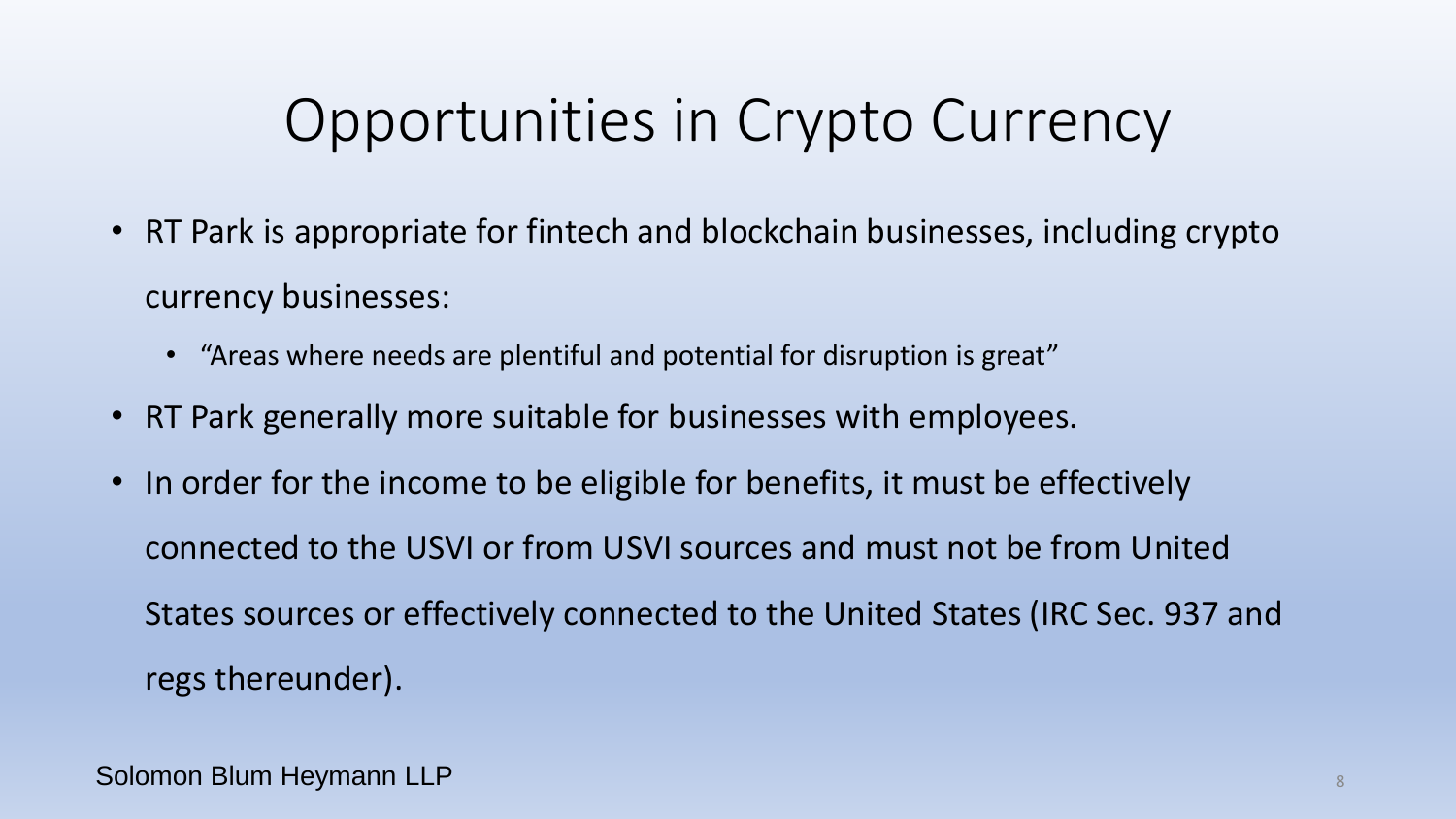# Crypto Currency Business Examples

- Decentralized Finance ("DeFi") platforms:
	- $\circ$  Lending in crypto currency (RT Park Company should not be the lender)
	- o Interest payments on cryptocurrency deposits
- Development and maintenance of DeFi platforms from the USVI:
	- o Subscription and user fees (revenue that potentially may be classified as from services under proposed SaaS regulations)
	- o Commissions
- Crypto Currency exchanges maintained in the USVI